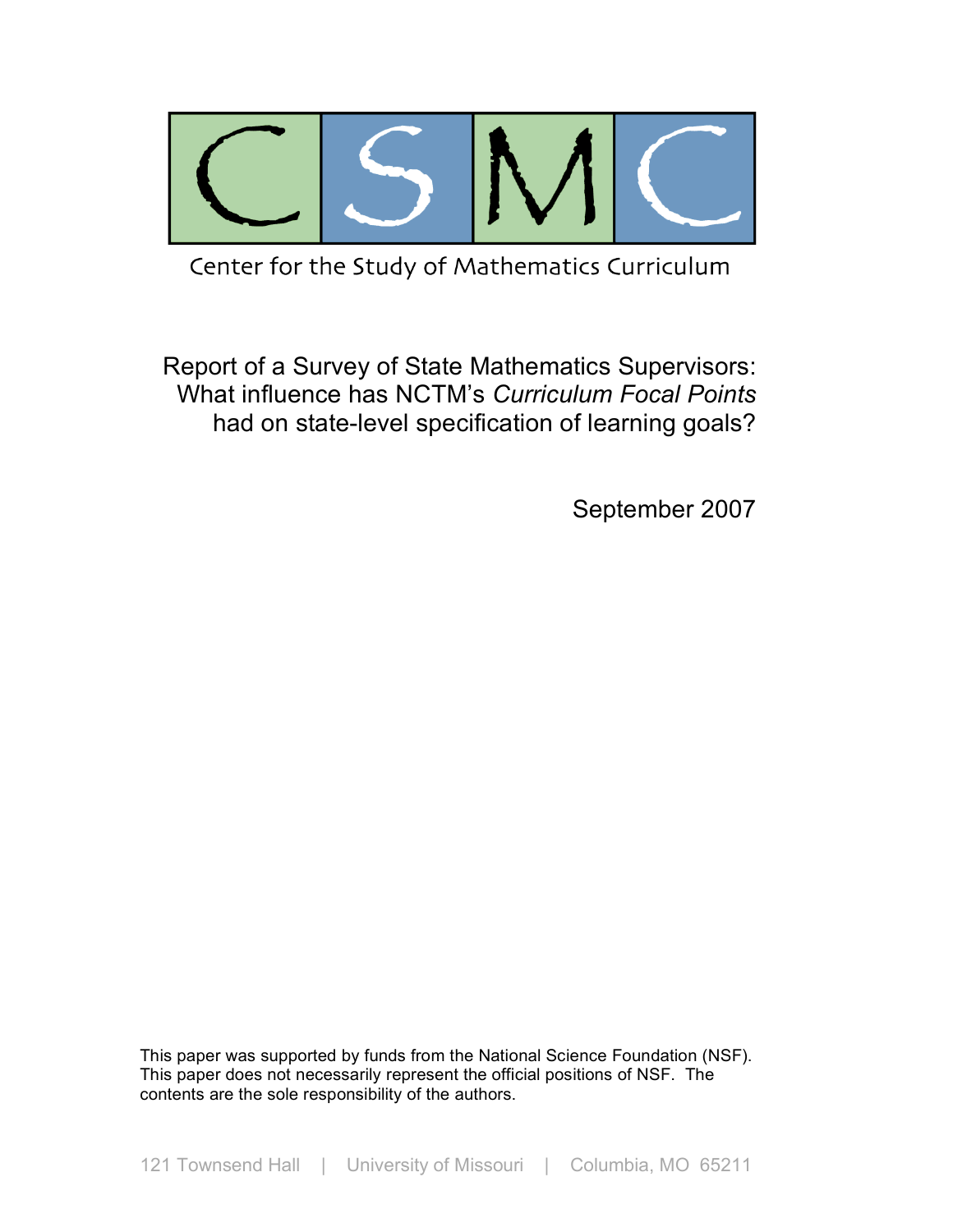### **Survey of State Mathematics Supervisors: Influence of NCTM's** *Curriculum Focal Points*

An e-mail survey was conducted in the summer of 2007 to obtain information from state supervisors of mathematics (employees of state departments of education with primary responsibility for K-12 curriculum leadership) regarding the impact of the National Council of Teachers of Mathematics (NCTM) 2006 publication, *Curriculum Focal Points (CFP) for Prekindergarten through Grade 8 Mathematics.* The survey (see Appendix A) sought information on the use and impact of *CFP* on current or future editions of statelevel K-8 mathematics learning goals (commonly referred to as grade-level learning expectations or GLEs).

# Findings

Forty-three of 52 state representatives (including DoE and DoDEA) responded to the survey (83% response rate). A list of states that responded is included as Appendix B of this report. All but two of the 43 respondents indicated familiarity with *CFP*. In fact, 33 respondents indicated they are "very familiar" with the document and eight indicated they are "somewhat familiar" with the document.

While most states regularly review and update their state mathematics standards/learning goals, they do so on different time schedules/cycles. The most recently published K-8 GLE document for mathematics is noted by state in Table 1.

| Publication<br>Year | Number<br>of states   | <b>States</b>                                  |
|---------------------|-----------------------|------------------------------------------------|
| 2007                | 8                     | FL, IA*, MN*, MO*, RI*, UT, WA*, WV            |
| 2006                | 8                     | DE, HI, ID, KY, MS, NV, NH, TX                 |
| 2005                | 12                    | AK, AR, CA, CO, CT, DC, ME, MI, NE, NY, ND, OK |
| 2004                | 9                     | DoDEA, GA, KS, LA, MD, MA, NJ, SD, VT          |
| 2003                | 4                     | AL, AZ, NC, WY                                 |
| 2002                | $\mathcal{D}_{\cdot}$ | NM, OR                                         |
| 2001                | 4                     | OH, SC, TN, VA                                 |
| 2000 or earlier     | っ                     | IL, IN, MT, PA, WI                             |

Table 1. Publication date of current state K-8 Mathematics GLE document

\* Draft document under review.

Since *CFP* was published in the fall of 2006, many states have not had an opportunity to utilize the recommendations to update or revise their existing GLE document. Thus, for the purpose of this report, states are separated into two categories – those that published, updated, revised or reviewed their state mathematics GLEs since the fall of 2006 (11 states) and states that have not yet published, updated, revised, or reviewed their state GLEs (32 states) since the publication of *CFP*.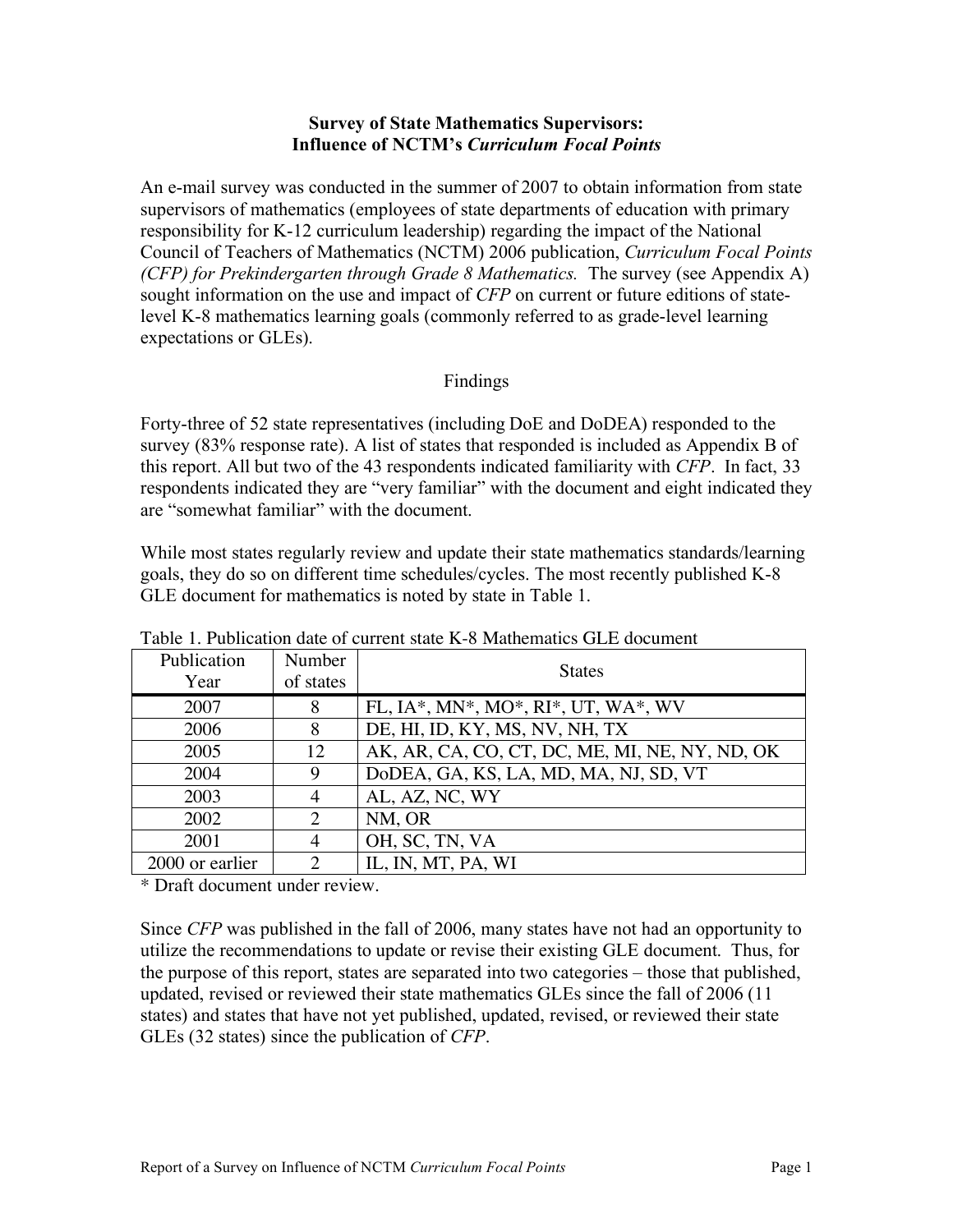# Responses from States with Mathematics GLEs Published Prior to *CFP*

Thirty-one states responding to the survey published a mathematics GLE document prior to the release of *CFP*. These respondents were asked about the likelihood that *CFP* would influence a future version of state GLEs. Table 2 provides a summary of responses. As shown, 20 of 31 states indicated that *CFP* will "very likely" impact future revisions of state GLEs and 8 states indicated that it is "somewhat likely" that *CFP* will have an influence.

| Response        | <b>States</b>                                                                                 |
|-----------------|-----------------------------------------------------------------------------------------------|
| Very likely     | AL, AR, CT, DE, HI, ID, IL, IN, KY, LA, MA, MI, NE, NJ, NC,<br>ND, OH, PA, VA, WI (20 states) |
| Somewhat likely | CA, GA, MD, NH, NY, OK, RI, VT (8 states)                                                     |
| Not likely      | WY (1 state)                                                                                  |
| No response     | CO, TX (2 states)                                                                             |

Table 2. Responses to: "How likely is it that *Curriculum Focal Points* will be used to assist in a future revision of your state mathematics curriculum standards?"

Comments from respondents include:

It is VERY LIKELY that *Curriculum Focal Points* will assist with future revision. In fact, if any 'National Standards' are established prior to our next revision cycle, those 'National Standards' along with *Curriculum Focal Points* will be considered.

We are about to embark on a new curriculum framework which is based on big ideas which evolved directly from the *Curriculum Focal Points*.

# Responses from States with Mathematics GLEs Published Following the Release of *CFP*

Eleven of forty-three states responding to the survey have recently (since the release of *CFP*) published or are in the process of revising their state GLEs. These states include Arizona, Florida, Iowa, Minnesota, Missouri, Nevada, New Mexico, Tennessee, Utah, Washington, and West Virginia. All of these respondents report that *CFP* was used as a resource in the revision. In some cases *CFP* was used to identify the grade at which particular learning goals would receive attention. In others, *CFP* was used to organize state GLEs around "big ideas" of mathematics. Eight states (Washington, Utah, Tennessee, New Mexico, Nevada, Minnesota, Florida, and Iowa) report a "significant" impact of *CFP* on their new state mathematics GLEs. For example,

The Focal Points document is the major resource for our new K-8 standards. Rather than revise, we have written fresh, new standards using the [Curriculum] Focal Points, PSSM, Achieve Benchmarks, ACT Benchmarks, and NAEP standards.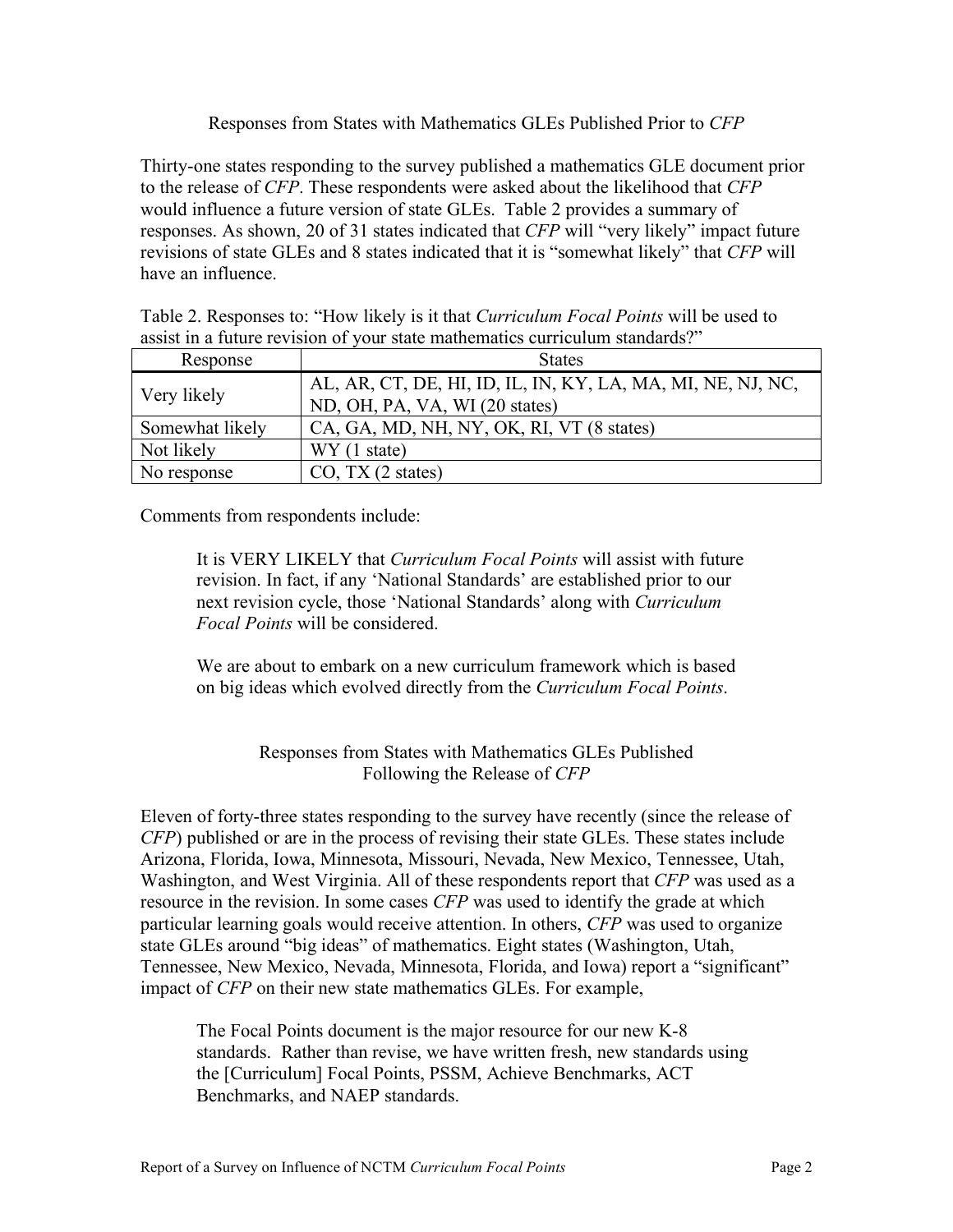Our K-8 Standards are based entirely on the [Curriculum] Focal Points. The 2007 State Standards for grades K-8 are written by grade level and use the Big Ideas and Connecting Ideas almost verbatim.

In Missouri and Arizona, *CFP* was used as a basis to update and make revisions to their current state documents (rather than rewriting them entirely). The Kansas respondent indicated that their document, published in 2004, was also reviewed in light of *CFP*:

Members of the standards committee met and compared the Curriculum Focal Points to the [state] standards item-by-item. It was determined that all the [Curriculum] Focal Points were included in our standards.

### Comments and Suggestions Regarding *CFP*

Respondents were invited to, "Provide additional comments and/or suggestions regarding the role and impact of *CFP* within your state." The most frequently occurring comment was in reference to *CFP* as a reference or guiding framework for revising and/or validating state standards. For example,

The *CFP* document has been reviewed and referenced for alignment, where possible, during the process of establishing pK-8 grade level expectations and model curriculum documents based on the 2005 Mathematics Framework.

Focal Points is seen as another resource for assisting schools and districts to implement a standards-based mathematics curriculum.

While some respondents communicated a broad level of support for and interest in *CFP*, others noted the complexity of attending to multiple national documents that describe mathematics learning goals. Still others offer suggestions for consideration by NCTM. Some sample comments include:

We have received many questions from districts asking how the Curriculum Focal Points will impact the standard[s] revision and also how local districts can use the Curriculum Focal Points in their district's curriculum work.

The Curriculum Focal Points were helpful but our revisions were based on alignment with NAEP. Due to the NAEP alignment, there are several places we were not permitted to follow CFP.

We believe that it is important for NCTM to produce a standards document that is in the spirit of the focal points. We're not sure that the focal points will have the impact that they are intended to have without revision to PSSM.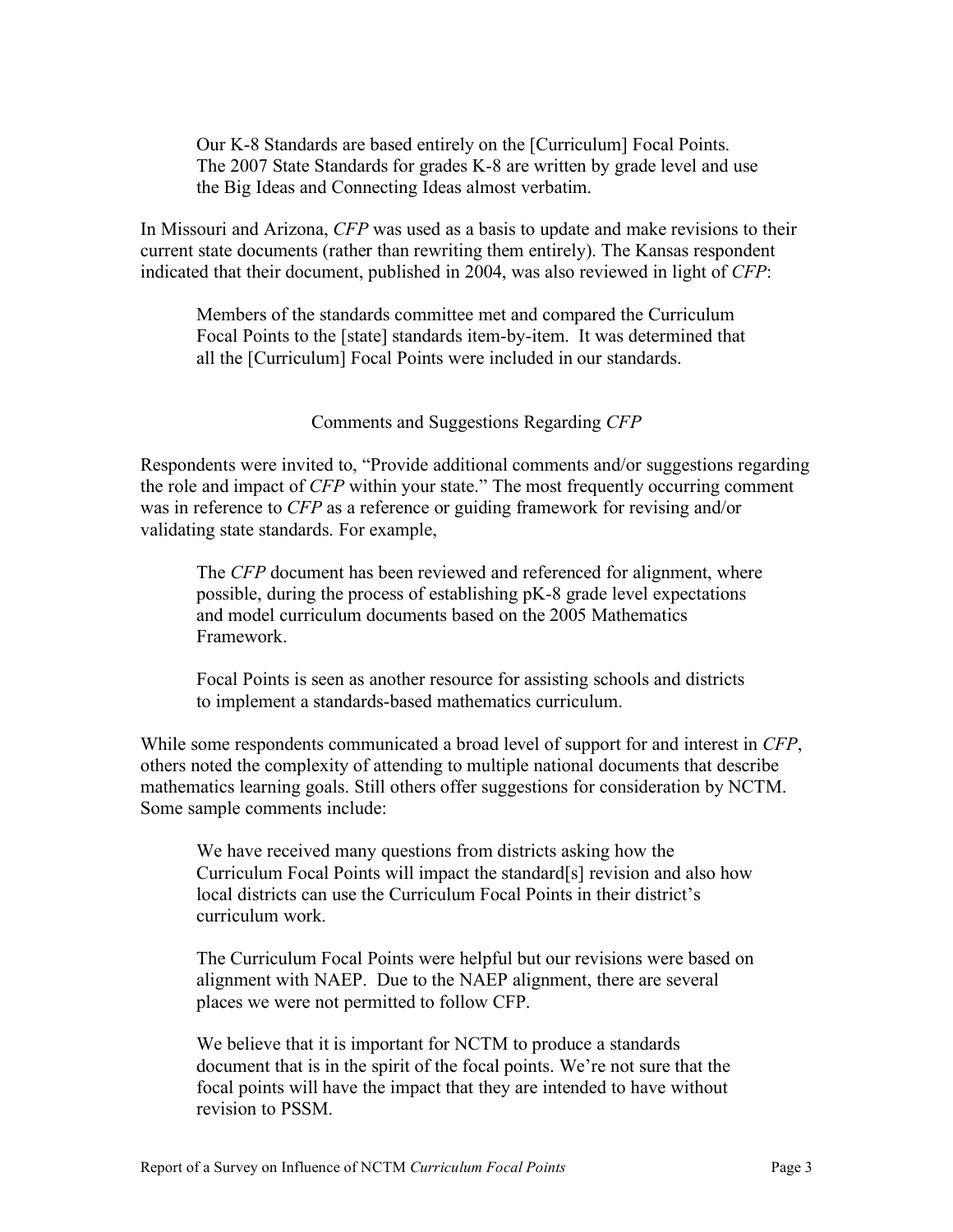Several respondents mentioned a major shift in thinking about their state standards due to *CFP*. For example,

They [Curriculum Focal Points] highlighted for us that in our current document we list all our standards and they are presented as if all our standards and strands are equally important … [CFP has prompted us to] frame our standards by identifying the big ideas and highlighting the important concepts/skills that should be focused on for each grade. (Massachusetts)

Based on the responses to this survey, *CFP* has already had an impact on about a dozen states and will likely be used by most other states as they revise or update their current GLEs over the next decade. What is not clear, nor attended to in this survey, is whether *CFP* will contribute to greater consensus across states with regard to emphasis on important learning goals in mathematics at particular grades.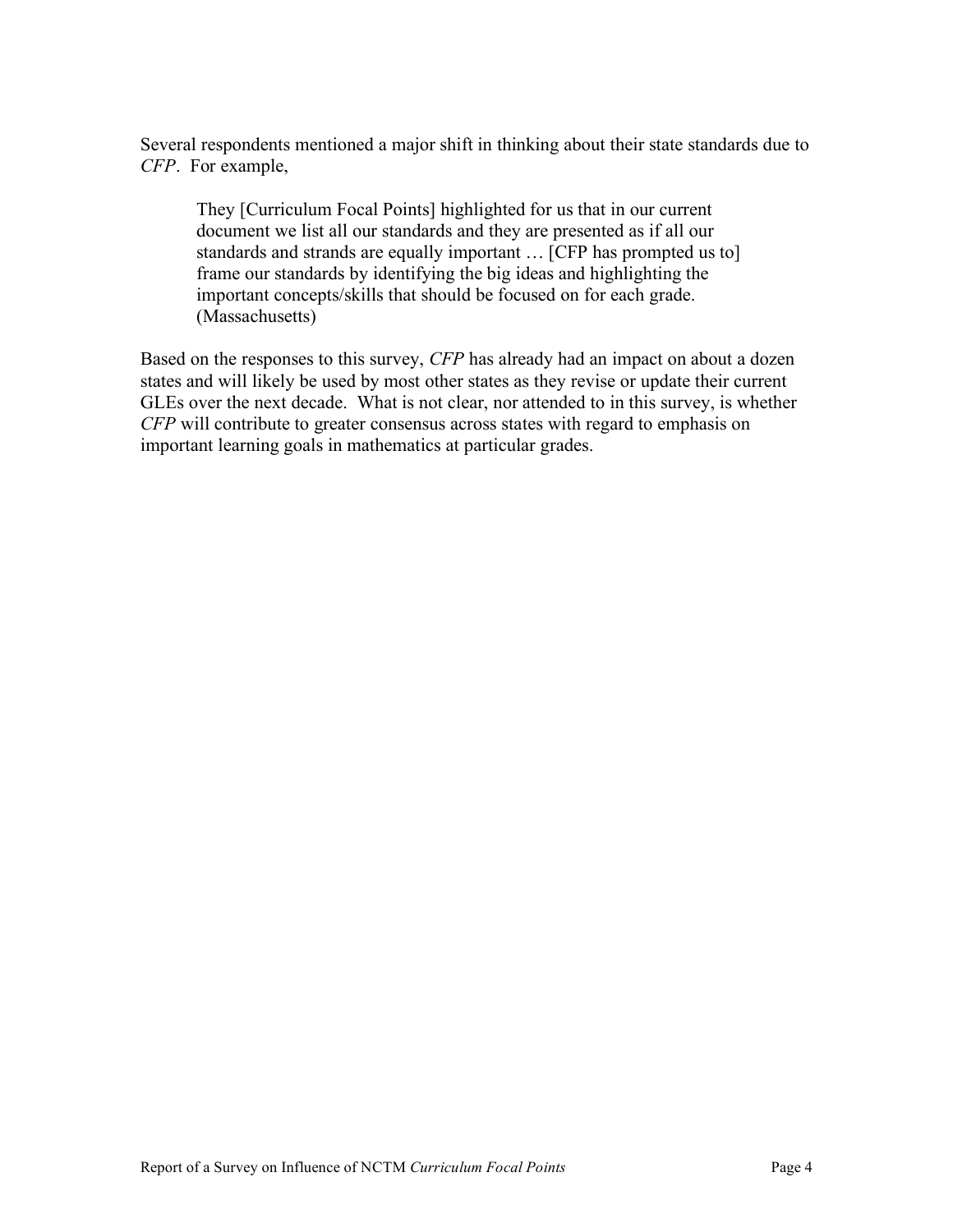Appendix A: Survey

Please provide information about your current state mathematics curriculum standards document (the document that outlines learning expectations in mathematics).

- 1. Name of current document:
- 2. Year published:
- 3. URL where document can be found:
- 4. When do you expect to revise or replace the current document:

In the next section, please provide the following information about the use of recommendations provided in *Curriculum Focal Points for Prekindergarten through Grade 8 Mathematics* (NCTM, 2006).

5. How familiar are you with the NCTM *Curriculum Focal Points* document published in 2006?

\_\_\_\_\_ Very familiar \_\_\_\_\_\_\_ Somewhat familiar Not familiar

6. Was *Curriculum Focal Points* used to assist in the development or revision of your current state mathematics curriculum standards?

- \_\_\_\_\_ Yes
	- a. Explain how *Curriculum Focal Points* was used:
	- b. Estimate the impact of *Curriculum Focal Points* on your state standards.
	- No impact
	- \_\_\_\_\_\_ Some impact
	- \_\_\_\_\_ Significant impact

\_\_\_\_\_ No

- a. Explain why not:
- b. How likely is it that *Curriculum Focal Points* will be used to assist in a future revision of your state mathematics curriculum standards?
- \_\_\_\_\_ Very likely
- \_\_\_\_\_ Somewhat likely
- Not likely

7. Please provide additional comments and/or suggestions regarding the role and impact of *Curriculum Focal Points* within your state.